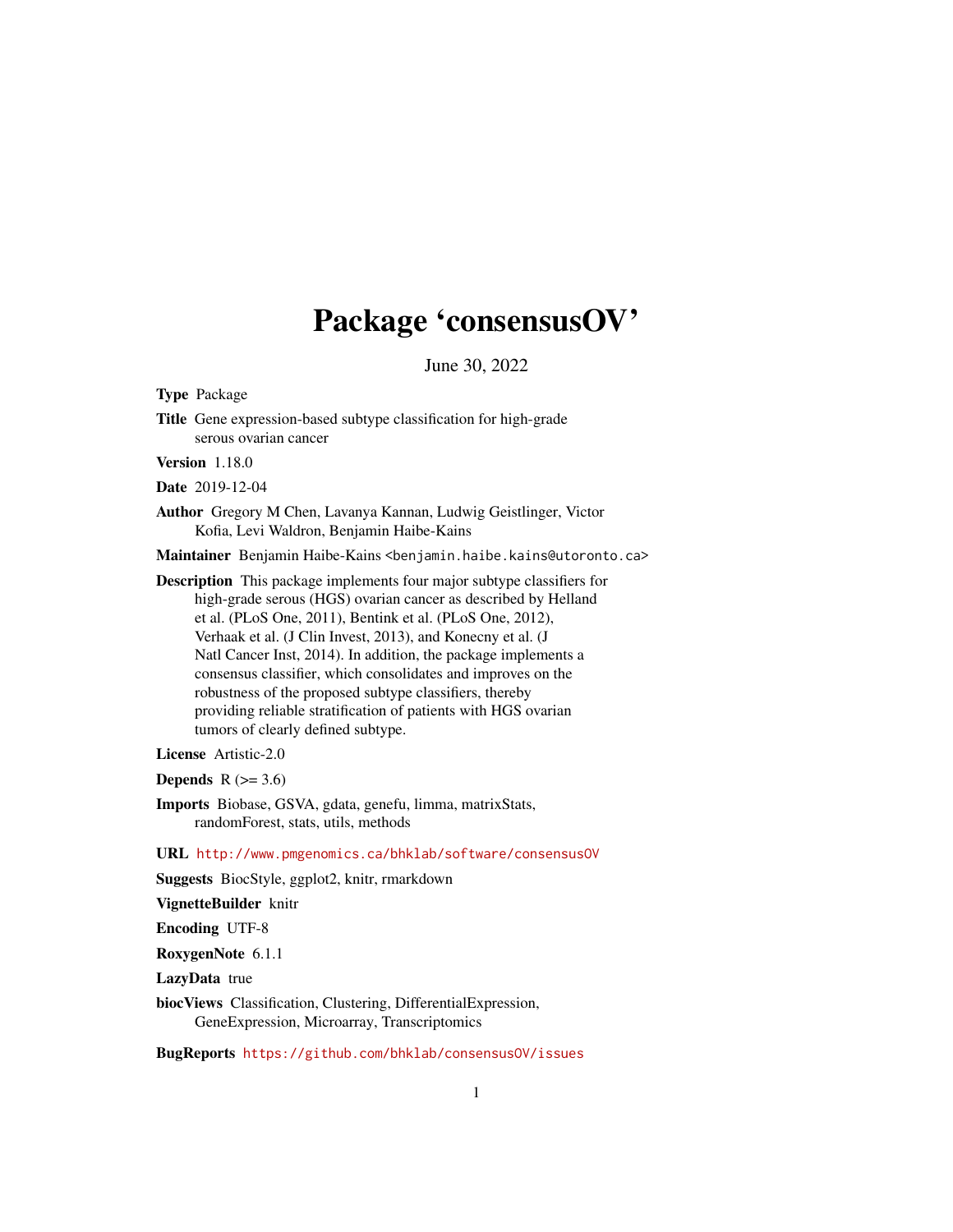# <span id="page-1-0"></span>2 dataset.merging

git\_url https://git.bioconductor.org/packages/consensusOV git\_branch RELEASE\_3\_15 git\_last\_commit 8310506 git\_last\_commit\_date 2022-04-26 Date/Publication 2022-06-30

# R topics documented:

#### $\blacksquare$

dataset.merging *Merging all individual esets and merging them into a big eset*

# Description

Merging all individual esets and merging them into a big eset

# Usage

```
dataset.merging(esets, method = c("union", "intersect"),
  standardization = c("quantile", "robust.scaling", "scaling", "none"),
 nthread = 1)
```
#### Arguments

| esets           | The list containing all GSE file that need to be merged.         |
|-----------------|------------------------------------------------------------------|
| method          | either "unique" or "intersect" is use to for selecting genere    |
| standardization |                                                                  |
|                 | choose between "quantile", "robust.scaling", "scaling" or "none" |
| nthread         | number of threads (1 by default)                                 |

# Value

The merging eset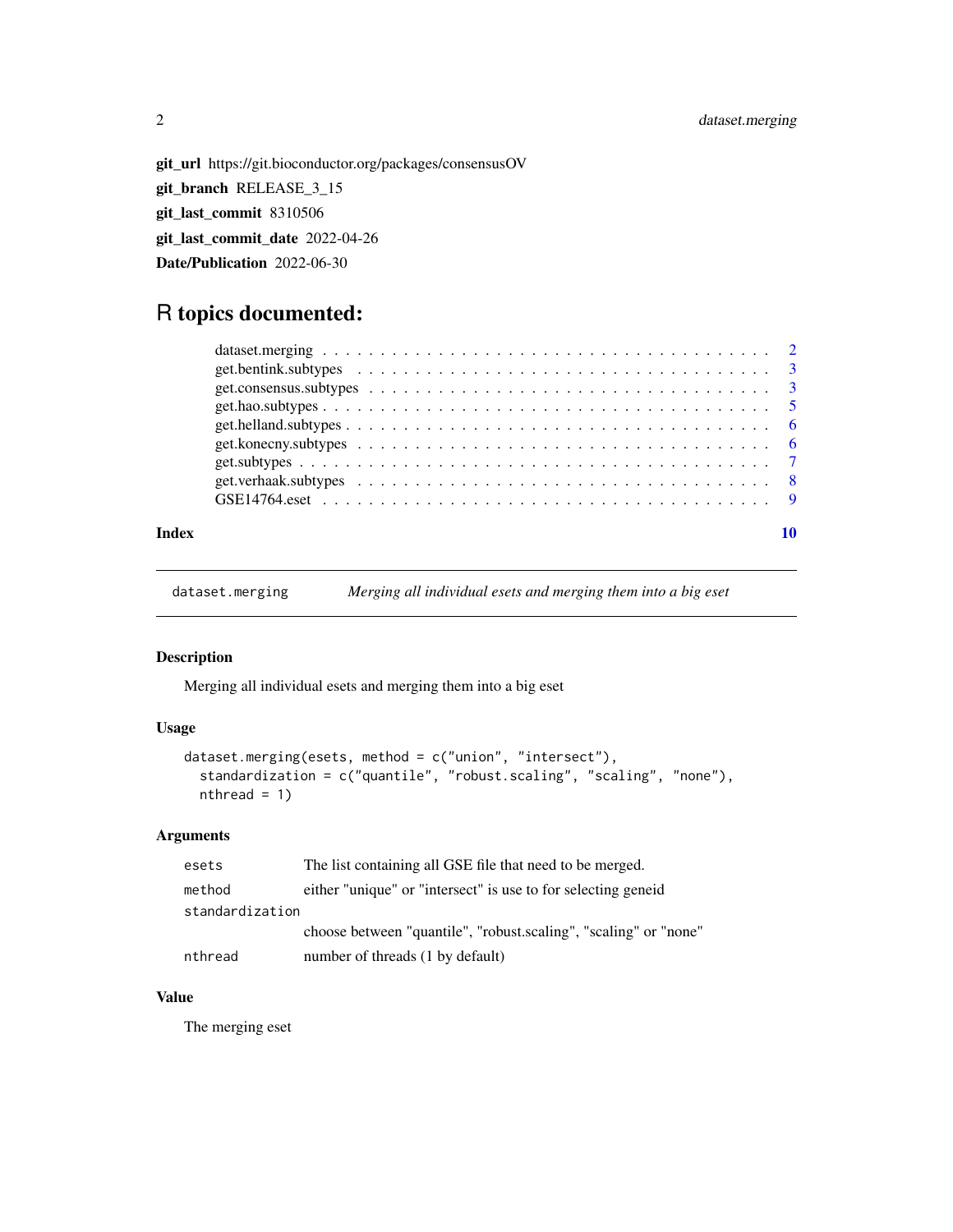<span id="page-2-0"></span>get.bentink.subtypes *Get ovarian cancer subtypes as defined by Bentink et al., 2012*

# Description

Get ovarian cancer subtypes as defined by Bentink et al., 2012

# Usage

```
get.bentink.subtypes(expression.matrix, entrez.ids)
```
#### Arguments

expression.matrix

A matrix of gene expression values with rows as genes, columns as samples. entrez.ids A vector of Entrez Gene IDs, corresponding to the rows of expression.matrix

#### Value

A list with first value Bentink.subtypes containing a factor of subtype names; and second value angio containing the ouput of genefu::ovcAngiogenic

#### References

Bentink et al. *Angiogenic mRNA and microRNA gene expression signature predicts a novel subtype of serous ovarian cancer.* PloS one (2012).

#### Examples

```
library(Biobase)
library(genefu)
data(GSE14764.eset)
expression.matrix <- exprs(GSE14764.eset)
entrez.ids <- as.character(fData(GSE14764.eset)$EntrezGene.ID)
get.bentink.subtypes(expression.matrix, entrez.ids)
```
<span id="page-2-1"></span>get.consensus.subtypes

*Get consensusOV ovarian cancer subtypes*

#### Description

Get consensusOV ovarian cancer subtypes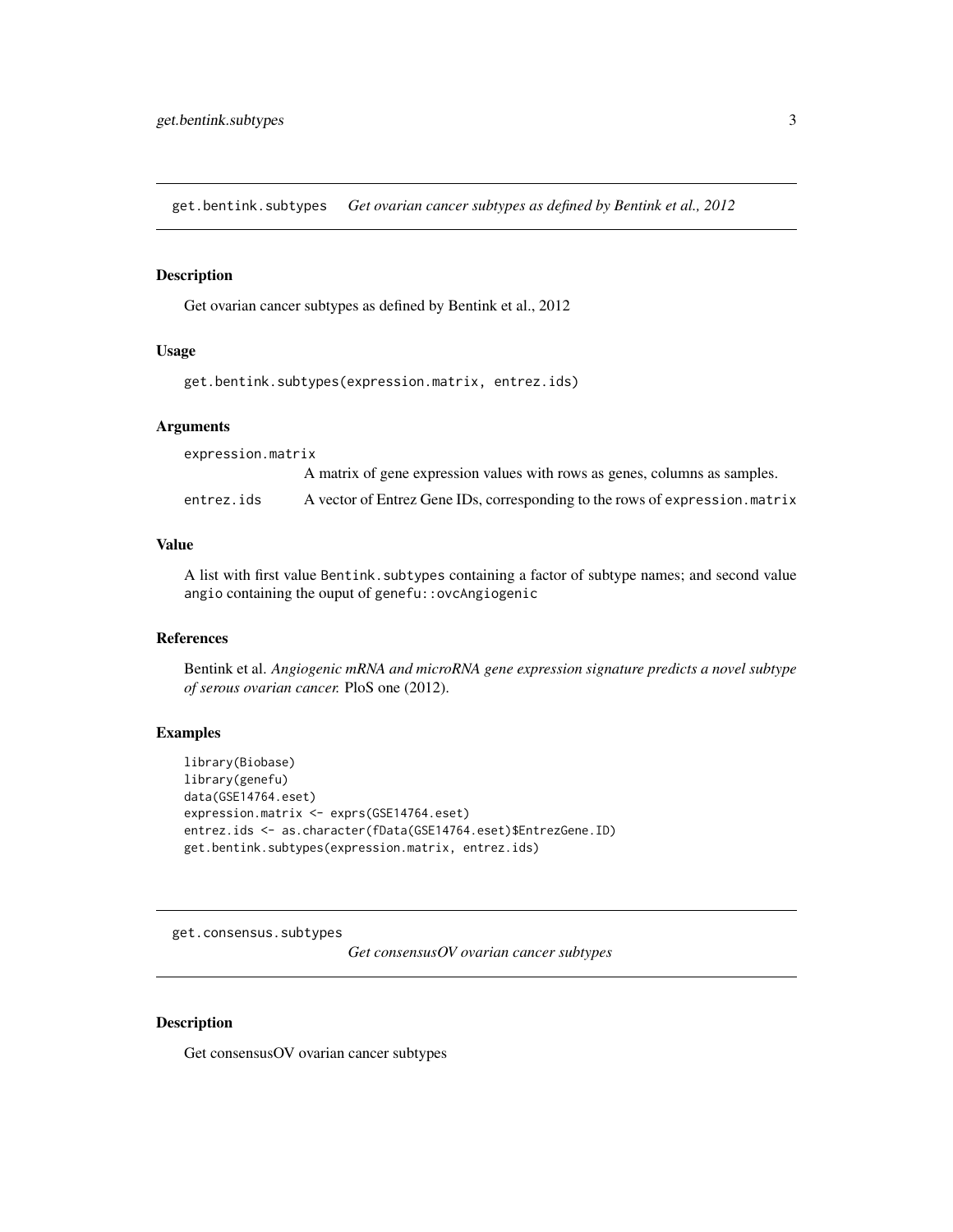#### <span id="page-3-0"></span>Usage

```
get.consensus.subtypes(expression.matrix, entrez.ids,
  concordant.tumors.only = TRUE, remove.using.cutoff = FALSE,
 percentage.dataset.removed = 0.75,
  .training.dataset = consensus.training.dataset.full,
  .dataset.names.to.keep = names(esets.rescaled.classified.filteredgenes))
```
margin(rf.probs)

#### Arguments

| expression.matrix          |                                                                                                                                                 |
|----------------------------|-------------------------------------------------------------------------------------------------------------------------------------------------|
|                            | A matrix of gene expression values with rows as genes, columns as samples.                                                                      |
| entrez.ids                 | A vector of Entrez Gene IDs, corresponding to the rows of expression. matrix                                                                    |
| concordant.tumors.only     |                                                                                                                                                 |
|                            | Logical. Should the classifier trained only on tumors that are concordantly clas-<br>sified by Helland, Konecny, and Verhaak? Defaults to TRUE. |
| remove.using.cutoff        |                                                                                                                                                 |
|                            | Specify whether to classify NA for samples that do not meet a margin cutoff                                                                     |
| percentage.dataset.removed |                                                                                                                                                 |
|                            | If remove using cutoff is TRUE, then classify this percentage of samples to NA<br>based on margin values                                        |
| .training.dataset          |                                                                                                                                                 |
|                            | Expression Set containing the training data. Defaults to the pooled dataset across<br>selected MetaGxOvarian datasets.                          |
| .dataset.names.to.keep     |                                                                                                                                                 |
|                            | Names of MetaGxOvarian datasets to use for training                                                                                             |
| rf.probs                   | random forest probabilities for each subtype as returned by get. consensus. subtypes                                                            |

# Value

get.consensus.subtypes returns a list with first value consensusOV.subtypes containing a factor of subtype labels; and second value rf.probs containing a matrix of subtype probabilities.

margin returns a numeric vector containing the classification margin scores, i.e. the difference between the top two subtype scores for each tumor.

#### Examples

```
library(Biobase)
data(GSE14764.eset)
expression.matrix <- exprs(GSE14764.eset)
entrez.ids <- as.character(fData(GSE14764.eset)$EntrezGene.ID)
sts <- get.consensus.subtypes(expression.matrix, entrez.ids)
margins <- margin(sts$rf.probs)
```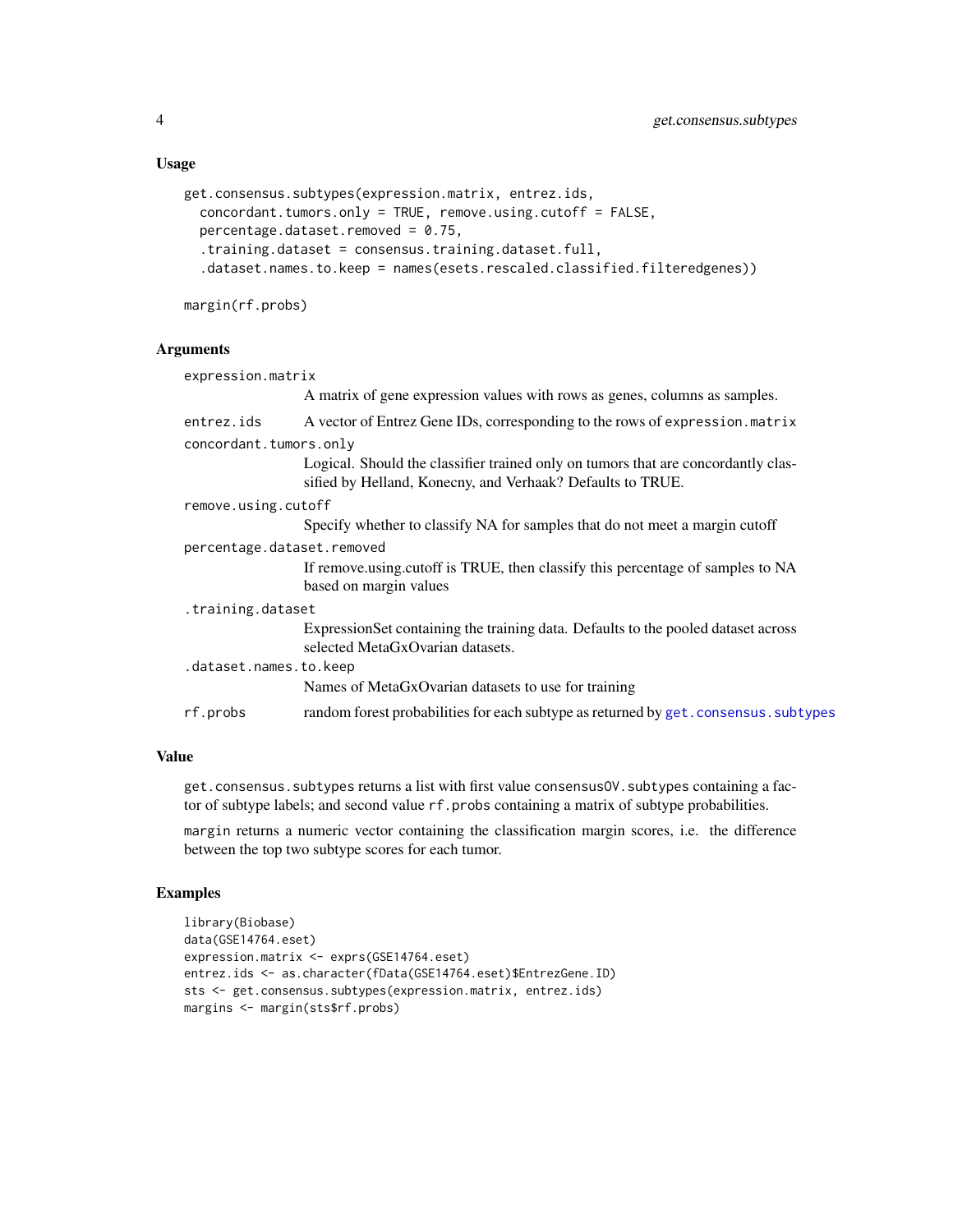<span id="page-4-0"></span>

#### Description

Get ovarian cancer subtypes as defined by Hao et al., 2017

#### Usage

get.hao.subtypes(expression.matrix, entrez.ids)

#### Arguments

expression.matrix

|            | A matrix of gene expression values with genes as rows, samples as columns.    |
|------------|-------------------------------------------------------------------------------|
| entrez.ids | A vector of Entrez Gene IDs, corresponding to the rows of expression. matrix. |

# Details

Hao et al., 2017 derived a gene signature to predict the tissue of origin of ovarian tumors as either fallopian tube (FT) or ovarian surface epithelium (OSE).

The authors found that expression patterns of tissue-specific genes, prognostic genes, and molecular markers support a dualistic tissue origin of ovarian cancer, from either FT or OSE.

The subtype classifier considers 112 signature genes including 37 genes upregulated in FT and 75 genes upregulated in OSE. A score is computed that is designed to range from 0 to 1 for FT tumors, while OSE tumors have a score ranging from -1 to 0.

#### Value

A list with first value tissue containing a factor of subtype names (tissue of origin); and second value score containing the tissue-of-origin score.

#### Author(s)

Ludwig Geistlinger

# References

Hao et al. (2017) Integrated analysis reveals tubal- and ovarian-originated serous ovarian cancer and predicts differential therapeutic responses. Clinical Cancer Research, 23:7400-11.

#### Examples

```
library(Biobase)
data(GSE14764.eset)
expression.matrix <- exprs(GSE14764.eset)
entrez.ids <- as.character(fData(GSE14764.eset)$EntrezGene.ID)
get.hao.subtypes(expression.matrix, entrez.ids)
```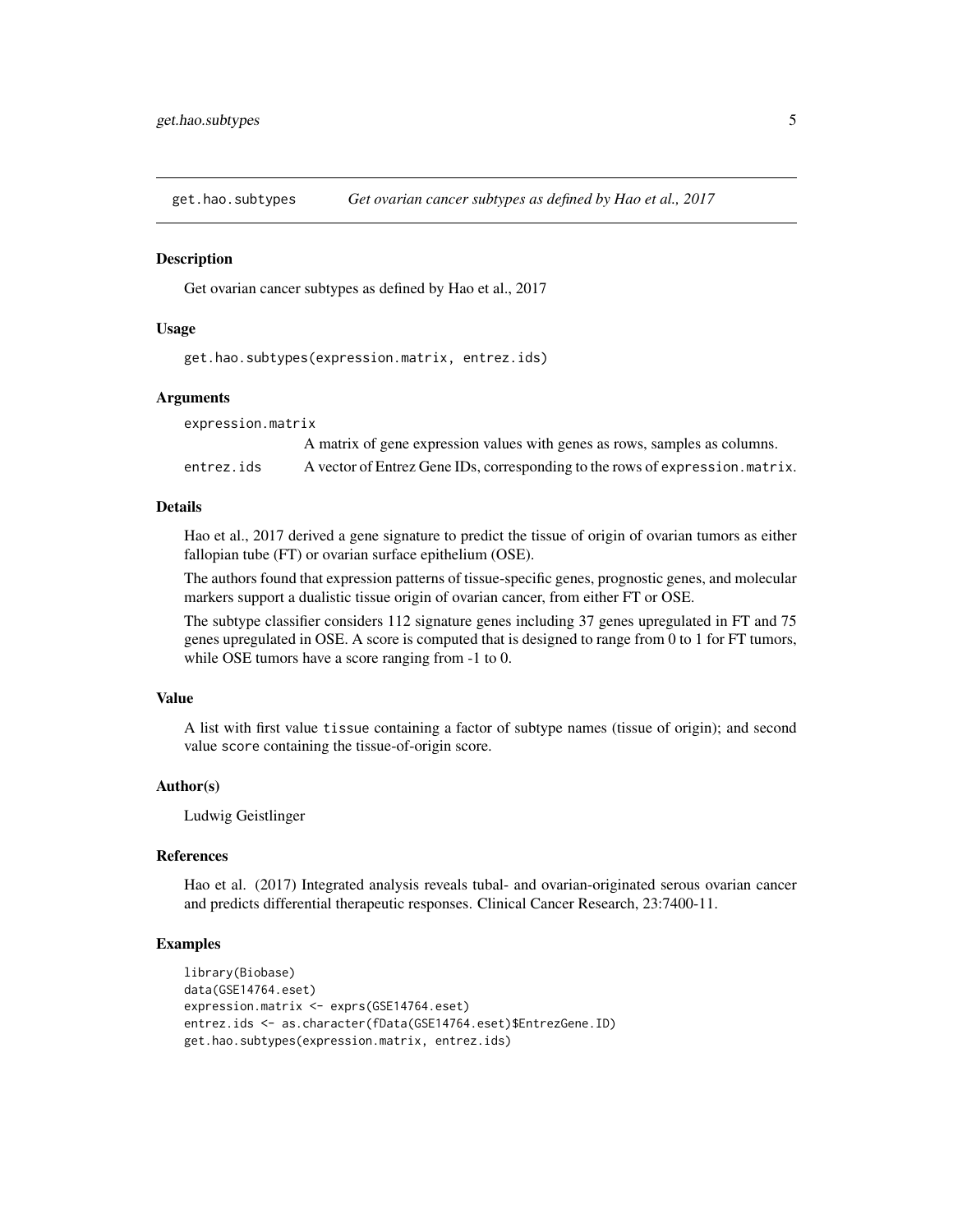<span id="page-5-0"></span>get.helland.subtypes *Get ovarian cancer subtypes as defined by Helland et al., 2011*

#### Description

Get ovarian cancer subtypes as defined by Helland et al., 2011

# Usage

```
get.helland.subtypes(expression.matrix, entrez.ids)
```
#### Arguments

expression.matrix A matrix of gene expression values with rows as genes, columns as samples. entrez.ids A vector of Entrez Gene IDs, corresponding to the rows of expression.matrix

#### Value

A list with first value Helland.subtypes containing a factor of subtype names; and second value subtype.scores containing a matrix of subtype scores

#### References

Helland et al. *Deregulation of MYCN, LIN28B and LET7 in a molecular subtype of aggressive high-grade serous ovarian cancers.* PloS one (2011).

# Examples

```
library(Biobase)
data(GSE14764.eset)
expression.matrix <- exprs(GSE14764.eset)
entrez.ids <- as.character(fData(GSE14764.eset)$EntrezGene.ID)
get.helland.subtypes(expression.matrix, entrez.ids)
```
get.konecny.subtypes *Get ovarian cancer subtypes as defined by Konecny et al., 2014*

#### **Description**

Get ovarian cancer subtypes as defined by Konecny et al., 2014

#### Usage

get.konecny.subtypes(expression.matrix, entrez.ids)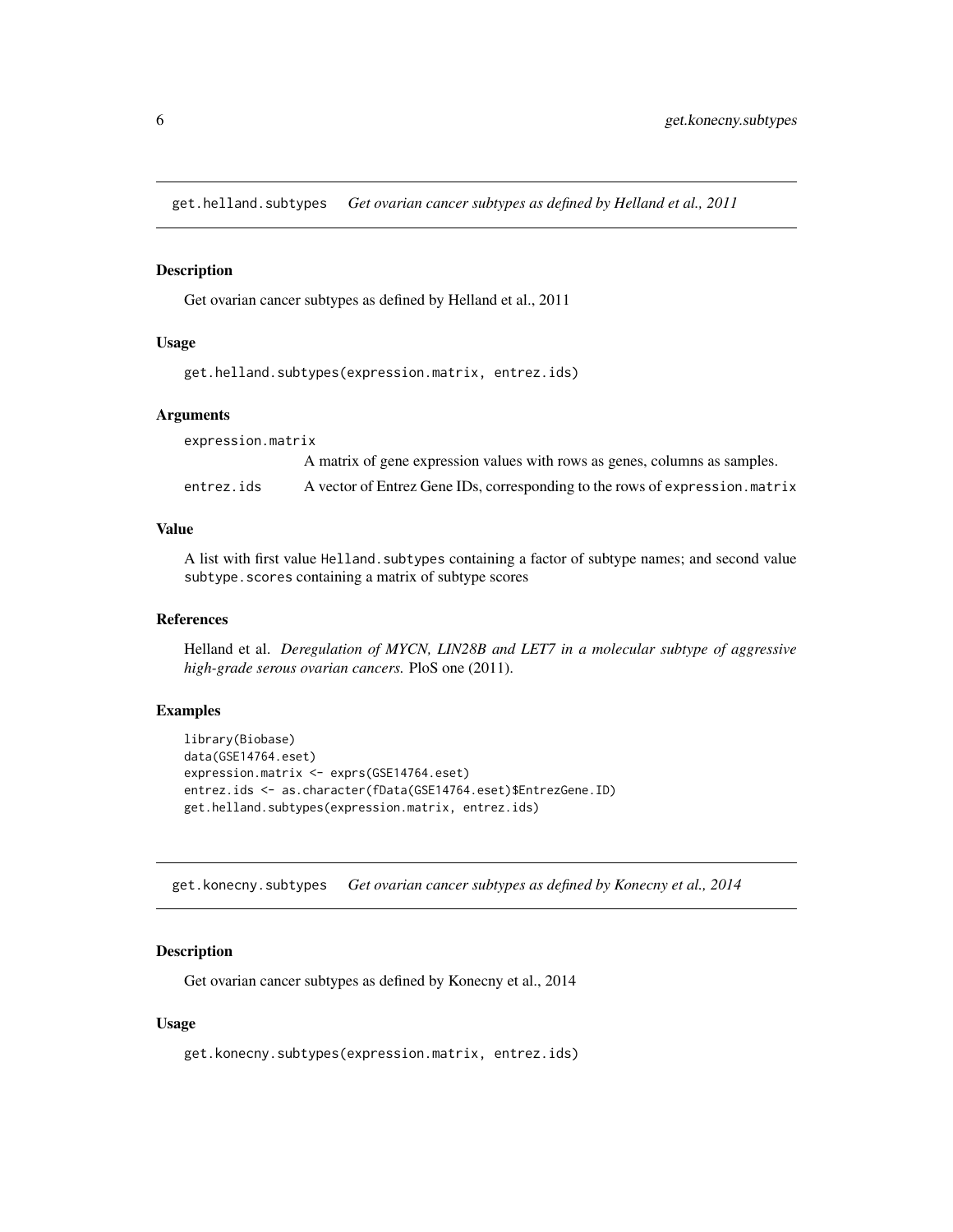# <span id="page-6-0"></span>get.subtypes 7

# Arguments

| expression.matrix |                                                                              |  |
|-------------------|------------------------------------------------------------------------------|--|
|                   | A matrix of gene expression values with rows as genes, columns as samples.   |  |
| entrez.ids        | A vector of Entrez Gene IDs, corresponding to the rows of expression. matrix |  |

# Value

A list with first value Konecny.subtypes containing a factor of subtype names; and second value spearman.cc.vals containing the Spearman correlation values per subtype

# References

Konecny et al. *Prognostic and therapeutic relevance of molecular subtypes in high-grade serous ovarian cancer.* Journal of the National Cancer Institute (2014).

# Examples

```
library(Biobase)
data(GSE14764.eset)
expression.matrix <- exprs(GSE14764.eset)
entrez.ids <- as.character(fData(GSE14764.eset)$EntrezGene.ID)
get.konecny.subtypes(expression.matrix, entrez.ids)
```
get.subtypes *Get ovarian cancer subtypes*

#### Description

Get ovarian cancer subtypes

#### Usage

```
get.subtypes(expression.dataset, entrez.ids = NULL,
 method = c("consensusOV", "Helland", "Verhaak", "Konecny", "Bentink"),
  ...)
```
#### Arguments

expression.dataset

|            | Either a matrix of gene expression values with rows as genes, columns as sam-<br>ples; or a BioBase::ExpressionSet object from MetaGxOvarian. If expression.dataset<br>is a matrix, then entrez. ids must have length equal to the number of rows of<br>expression.dataset. |
|------------|-----------------------------------------------------------------------------------------------------------------------------------------------------------------------------------------------------------------------------------------------------------------------------|
| entrez.ids | A vector of Entrez Gene IDs, corresponding to the rows of expression. dataset                                                                                                                                                                                               |
| method     | The subtyping method to use                                                                                                                                                                                                                                                 |
| $\ddotsc$  | Optional parameters to be passed to the low level function                                                                                                                                                                                                                  |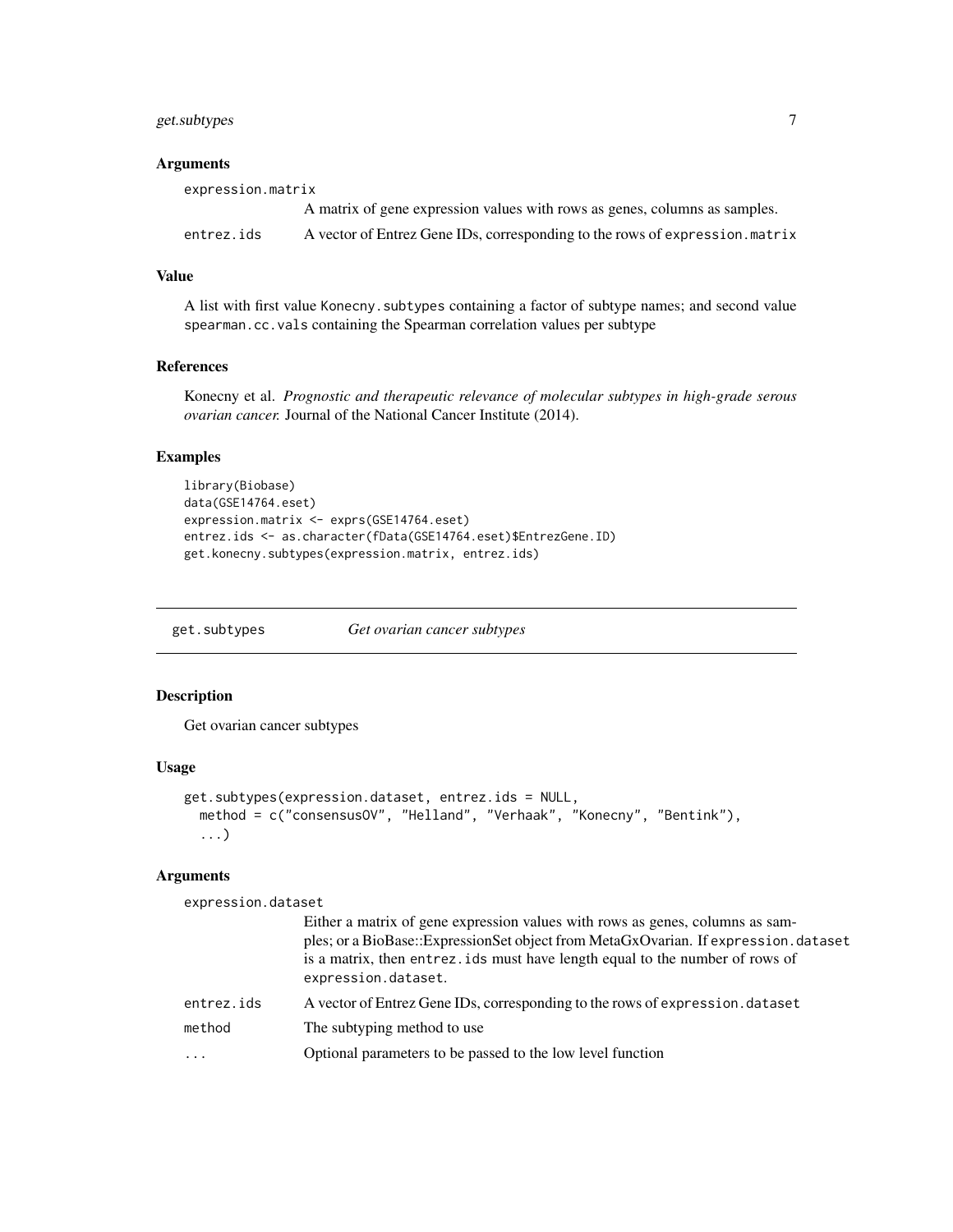#### Value

A list with first value Konecny.subtypes containing a factor of subtype names; and second value spearman.cc.vals containing the Spearman correlation values per subtype

#### Examples

```
library(Biobase)
data(GSE14764.eset)
expression.matrix <- exprs(GSE14764.eset)
entrez.ids <- as.character(fData(GSE14764.eset)$EntrezGene.ID)
get.subtypes(expression.matrix, entrez.ids, method="Konecny")
```
get.verhaak.subtypes *Get ovarian cancer subtypes as defined by Verhaak et al., 2013*

#### Description

Get ovarian cancer subtypes as defined by Verhaak et al., 2013

# Usage

get.verhaak.subtypes(expression.matrix, entrez.ids)

#### Arguments

expression.matrix A matrix of gene expression values with rows as genes, columns as samples. entrez.ids A vector of Entrez Gene IDs, corresponding to the rows of expression.matrix

# Value

A list with first value Verhaak.subtypes containing a factor of subtype names; and second value gsva containing the GSVA subtype scores

#### References

Verhaak et al. *Prognostically relevant gene signatures of high-grade serous ovarian carcinoma.* The Journal of Clinical Investigation (2013)

# Examples

```
library(Biobase)
data(GSE14764.eset)
expression.matrix <- exprs(GSE14764.eset)
entrez.ids <- as.character(fData(GSE14764.eset)$EntrezGene.ID)
get.konecny.subtypes(expression.matrix, entrez.ids)
```
<span id="page-7-0"></span>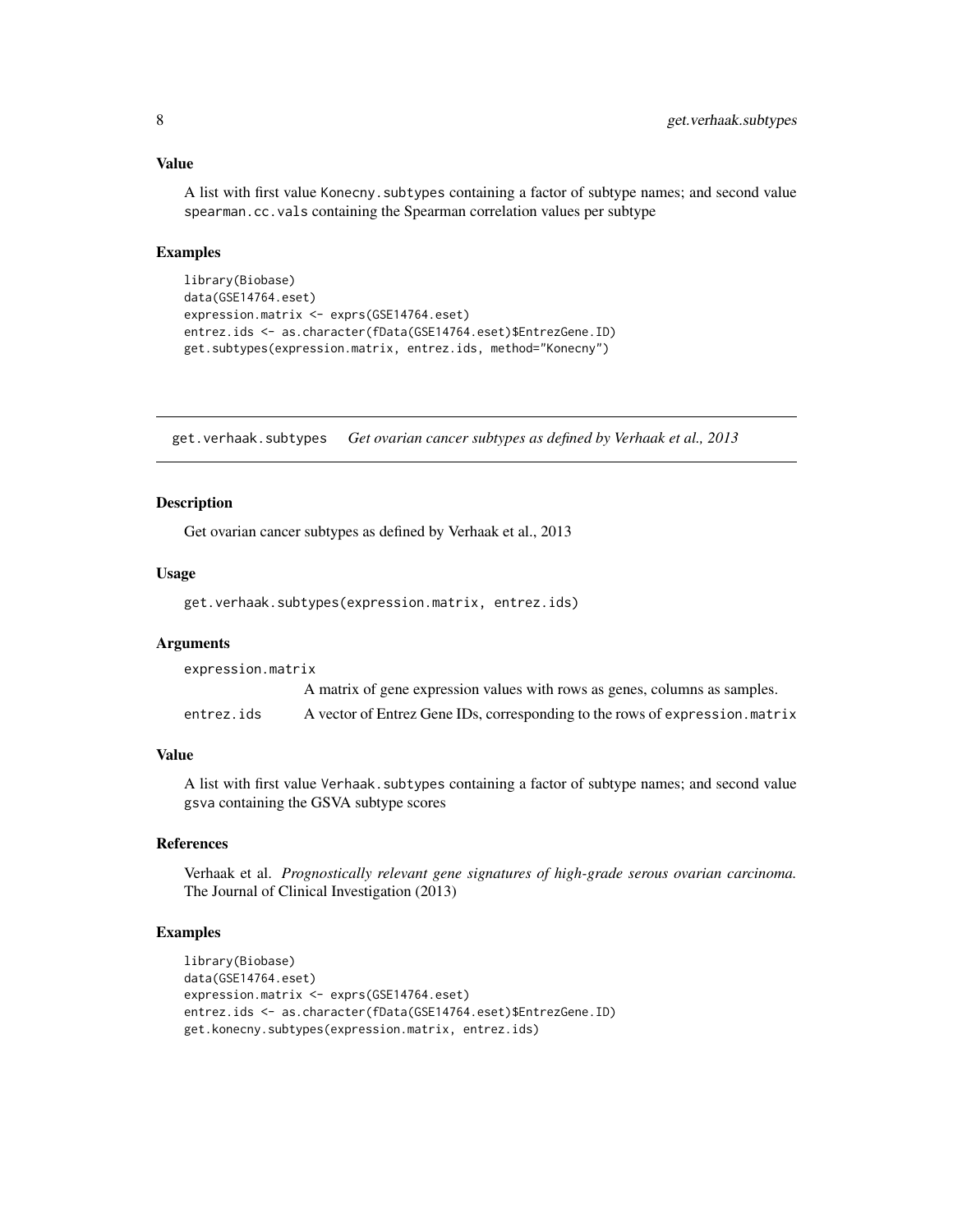<span id="page-8-0"></span>

# Description

A Biobase::ExpressionSet from package MetaGxOvarian for the dataset GSE14764

# Usage

GSE14764.eset

# Format

A Biobase::ExpressionSet object

# Source

<http://biorxiv.org/content/biorxiv/early/2016/05/12/052910.full.pdf>